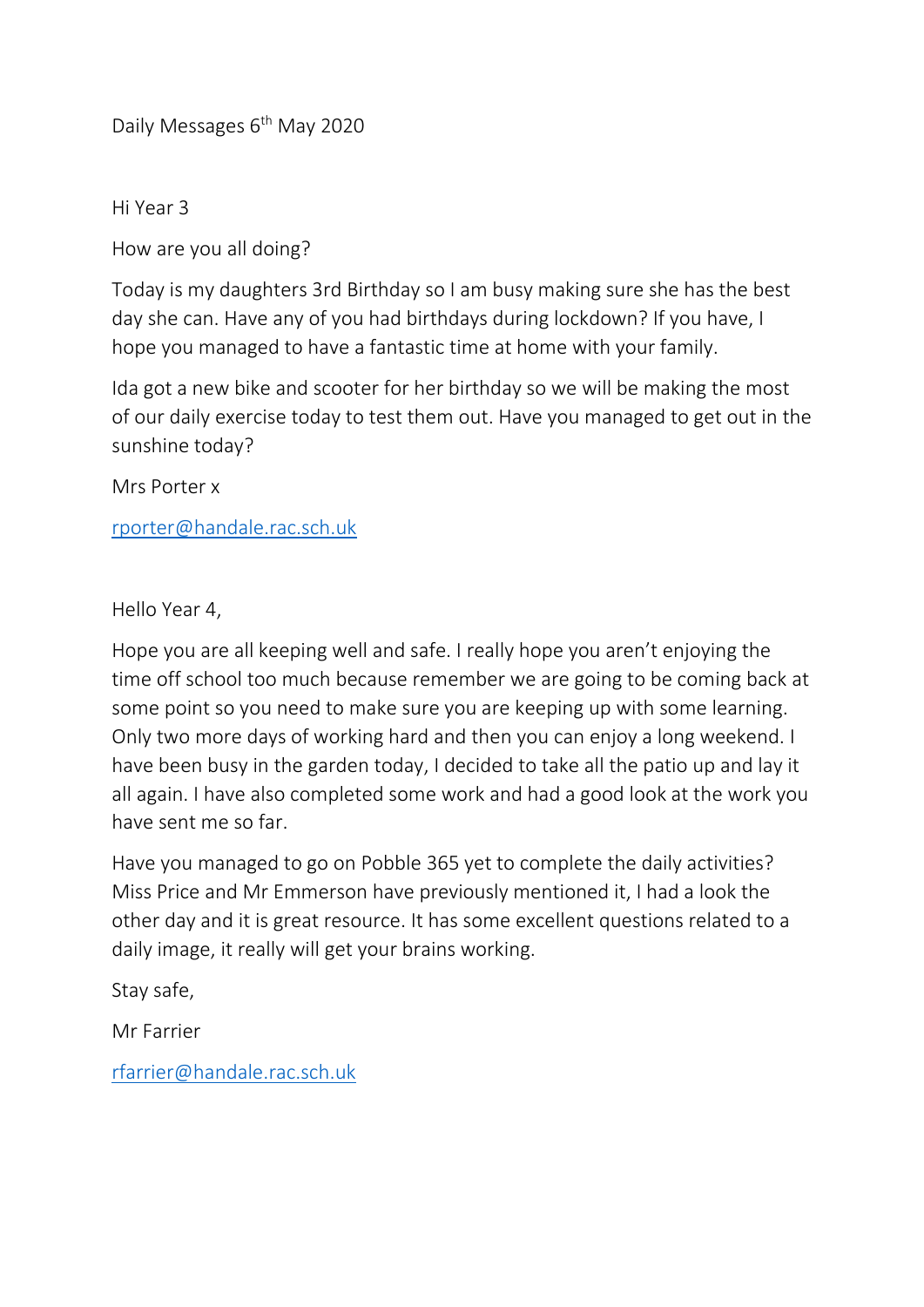Hello again Year 2,

I hope you are taking time to read my daily messages, it really makes being apart a little bit easier and I thoroughly enjoy hearing from you to find out what you have been up to.

What else have you been doing which has excited you or made your day a little bit easier? It might be baking cakes or having a walk on the beach or you might have done something really fun in the garden with your family.

I would love to hear all about it! For those of you who have been keeping a diary, this is an excellent idea because when we come back to school, I can't wait to hear what you have been doing. I wonder how many hours you have spent on your Xbox or PlayStation? I bet some of you are experts on your games now!

What are you looking forward to doing the most when lockdown is over? I am looking forward to seeing my family and friends and I really can't wait to teach you all again. Fingers crossed, we know a little bit more on Sunday!

Take care and keep smiling,

Miss Price xxx

[rprice@handale.rac.sch.uk](mailto:rprice@handale.rac.sch.uk)

Hello Reception Children

As I'm writing this message the sun is shining brightly and it looks really gorgeous outside. I switched the television off and listened very carefully. I can hear birds tweeting and in the distance a dog is barking! It is lovely to stop and take time to hear the birds. Why don't you do the same this morning? Let me know what you can hear and maybe you can hear birds too. It would be lovely if you could write a sentence about what you can hear. You could start it – 'Today I can hear….' Don't forget you need a capital letter, finger spaces and when you finish, a full stop.

Have a good day and thank you so much for all your lovely messages. You are really keeping me going every day as I look forward to hearing from you all so much.

Take care of yourself and keep safe

With Love Mrs Skirving xx [eskiriving@handale.rac.sch.uk](mailto:eskiriving@handale.rac.sch.uk)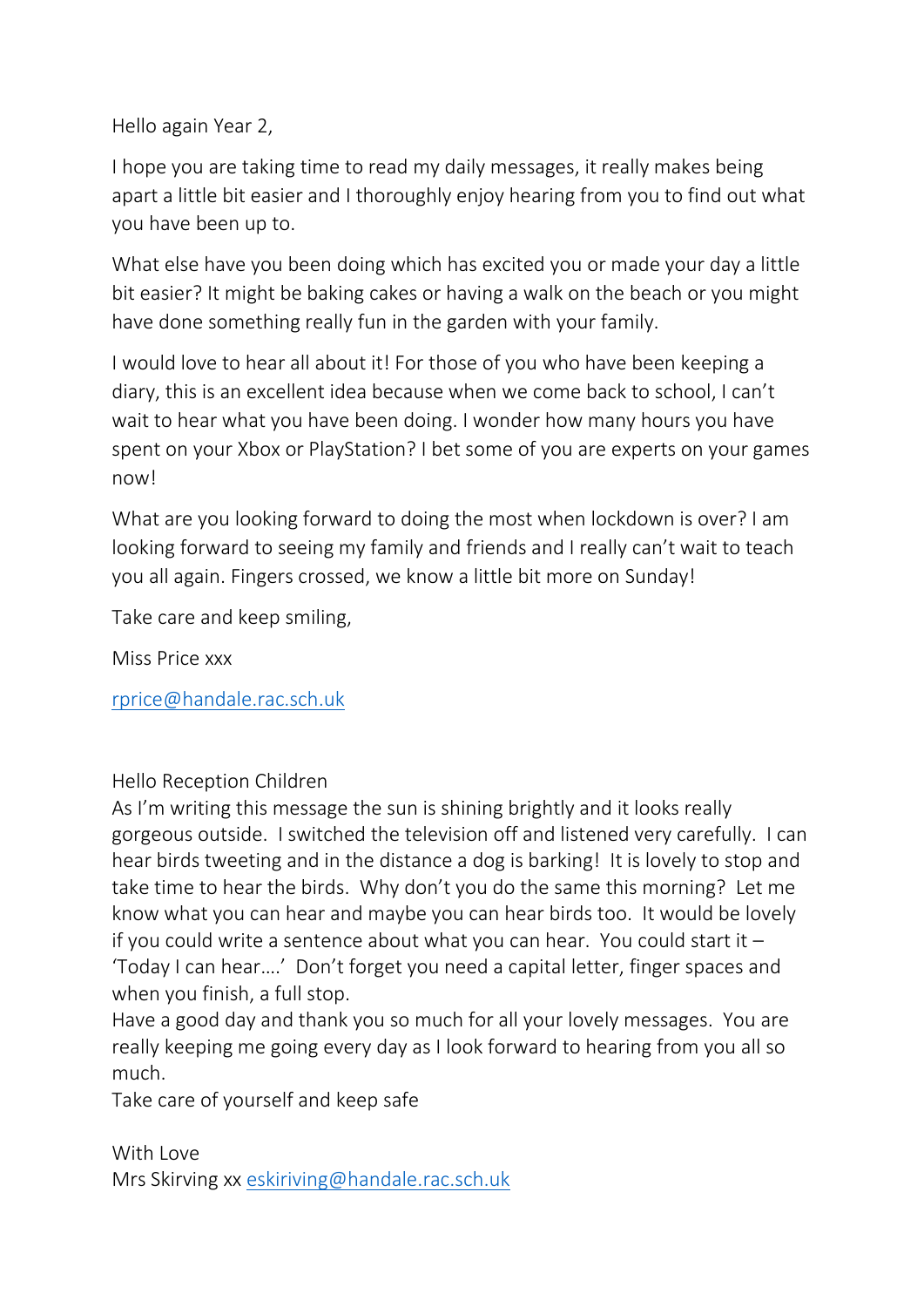## Hi children

Today I am making some more cakes with Eve for our own little VE day on Friday. Have you got any plans with your family? I'm going to enjoy the sunshine in the garden this afternoon whilst giving it a little tidy up. I hope you are all keeping safe and carrying on doing your work packs. Don't forget to keep in touch.

Keep safe, Miss Kendall [ekendall@handale.rac.sch.uk](mailto:ekendall@handale.rac.sch.uk)

## Hello Year 6

Another nice day. I hope you are all well and happy.

I have a few more English ideas to keep you going in this department. <https://www.youngwriters.co.uk/> This website has some great ideas for writers, plus it has competitions for you to enter. Test and establish yourself as a great writer. It also provides you with tips and strategies. It has KS2 specific competitions aimed your age group so you can compete against others of your age. It also has links to poetry if that is more your bag. And on poetry why not try [https://www.writersrelief.com](https://www.writersrelief.com/) which provides a list of prompts and is great for the budding poets out there. Hopefully it will provide you with some inspiration for something you would like to write about. Also the Poetry Society [https://poetrysociety.org.uk](https://poetrysociety.org.uk/) has some great ideas for children's poetry and again the chance to enter competitions. Although this may be a bit more difficult The Writers Digest [https://writersdigest.com](https://writersdigest.com/) has some great ideas for different styles of poems including a 'blackout poem' which I felt was interesting. I also found something called 'Fridge Poetry' and you can buy a kit off Amazon which is a kit made up of 400 magnetic words (there are 3 different packs) which you could use to set your family challenges. Encourage them to write a poem about what's going on in the world at the minute - this is undoubtedly going to be a time in history that people remember, so let's get those thoughts on that fridge. Take a photo. Share it!

Take really good care all of you. Please be safe. Mr Emmerson [pemmerson@handale.rac.sch.uk](mailto:pemmerson@handale.rac.sch.uk)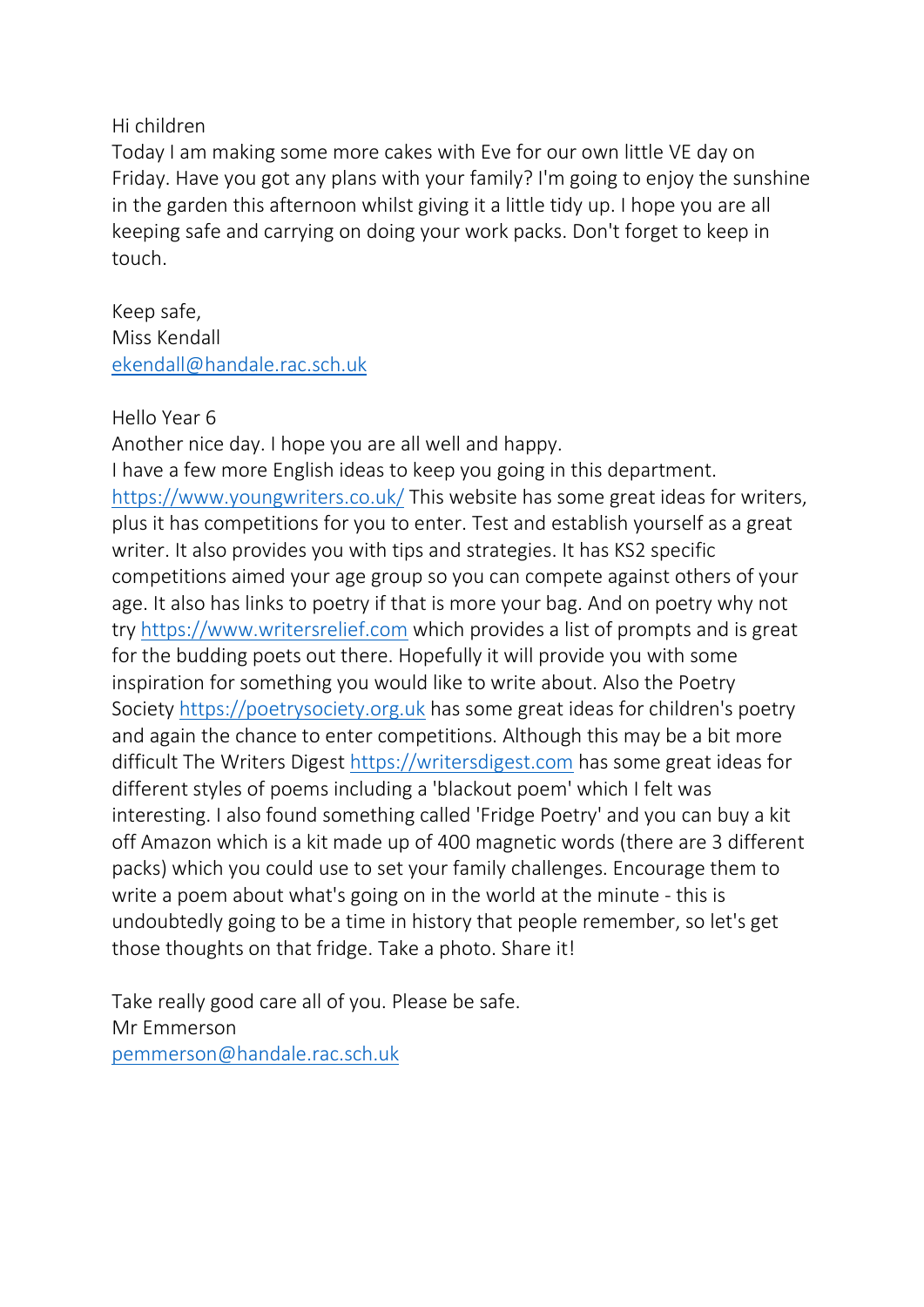## Good morning Year 1!

How are you? I hope you are well and keeping active.

The sun is shining today, the birds are singing and it's a perfect excuse to spend as much time outdoors as possible. What activities could you do outdoors? I'll be going on my daily walk a little later in the day.

Keep working on your tasks. Don't forget that those tasks are just to give you an idea of things you could do. You're more than welcome to adapt them to suit the resources and equipment you have. You can also make up your own tasks. Look on websites like Pinterest for ideas. Make your learning fun and enjoyable

. What do you want to learn about? Make it personal.

Until tomorrow, stay safe, take care and enjoy the sunshine  $\ddot{\mathbf{v}}$ . Love,

Miss Khanam xx [rkhanam@handale.rac.sch.uk](mailto:rkhanam@handale.rac.sch.uk)



Hello Nursery Children,

After reading the Goldilocks and the 3 Bears story from our pack yesterday we decided to find bowls and spoons for the 3 Bears. We matched the the right sized spoon to the right sized bowl. We then decided which would be the best one for Daddy Bear, Mammy Bear and Baby Bear. We then looked around Mrs Lister's house for large things and small things. Perhaps you could look around your house and decide which things are big and which things are little. We are missing you so much and hope to see you soon.

Love from

Morning Floppy and Afternoon Floppy xx [clister@handale.rac.sch.uk](mailto:clister@handale.rac.sch.uk)